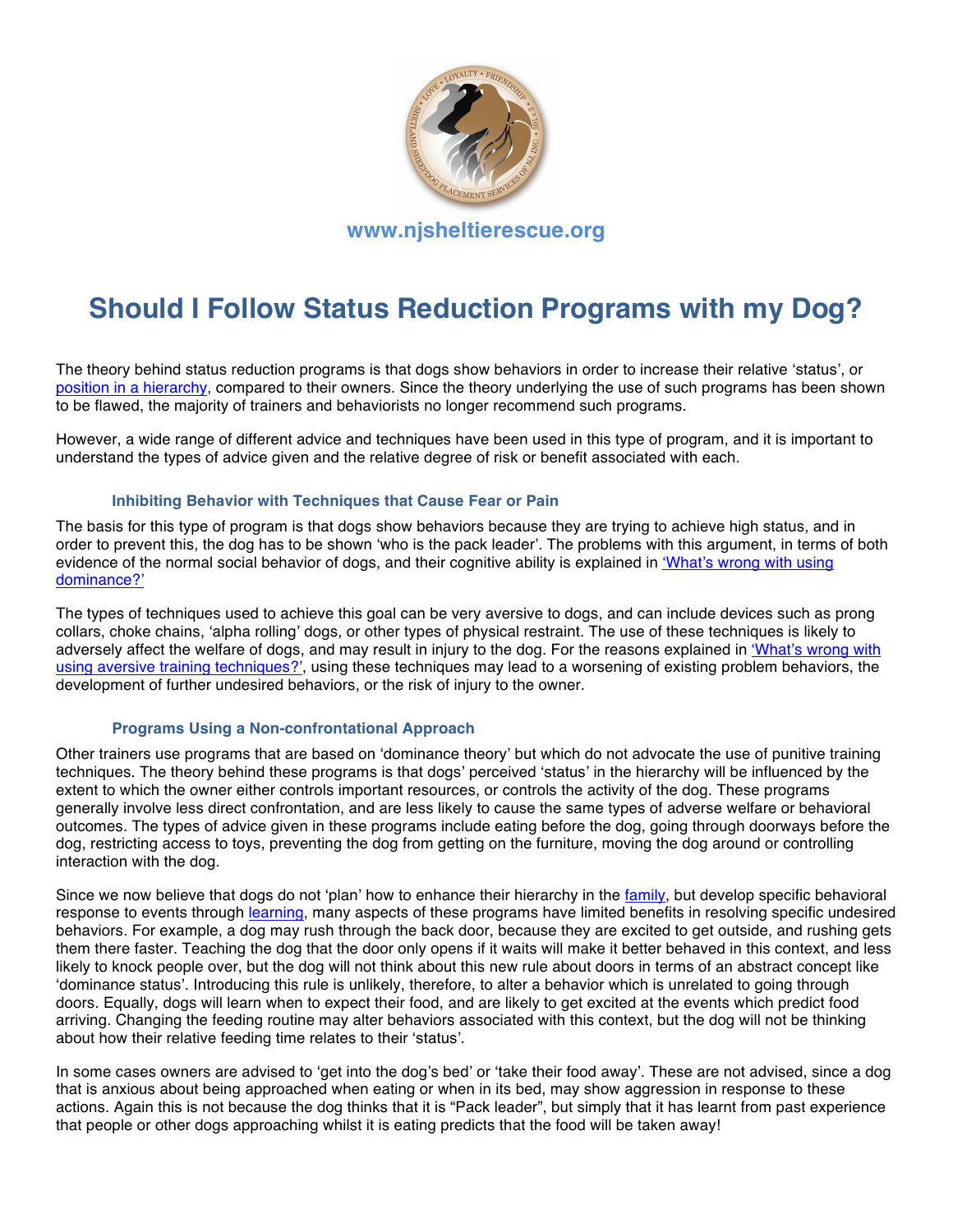

# **www.njsheltierescue.org**

Some aspects of these programs can, however, be very helpful in some cases, although not due to ʻdominance reduction'. Where owners are advised to control their interactions with their dog, for example, this can help reduce anxiety, not by changing relative ʻstatus', but by making interactions with people more consistent. This means that the dog can better predict when interactions will occur and what the likely outcome will be. Many modern programs of behavior therapy include protocols which aim to increase the consistency of interactions between owners and their dogs.

### **Consistency**

What is important for owners to understand is not to ʻdominate' their dog but to be calm and CONSISTENT with it. Dogs, like people, go through their lives trying to work out what predicts important events (good or bad), how to avoid bad things, and how to achieve good things. In each situation, they will develop an expectation of what is likely to happen and what the consequence of their own behavior is likely to be, and will become anxious if these ʻexpectations' do not match reality. If we are inconsistent or unpredictable in the way we behave with our dogs, we can often cause them considerable anxiety, often without realizing what we have done. The following story is an example of how undesired behaviors can arise through inconsistent responses from owners.

Imagine a cute puppy – let say a Great Dane called ʻBing'. Bing learns that picking up a slipper and rushing round with it makes people laugh and ends in a chase game, something which is very common. Bing therefore learns that picking up something smelling of feet is positively reinforced with lots of lovely owner attention (a strong motivator for dogs that live with people). As Bing gets older, bigger, more dribbly, and less cute, the owners don't find it so funny. He, however, still highly values his owners' attention, so he tries harder, rushing round more, dropping the slipper on their laps, or trying different things that smell of feet. His owners, busy with their lives, get annoyed and start to tell Bing off when he is annoying – perfectly sensible from their point of view, but very confusing for Bing. He still values slippers, and he has a strong learnt association between slippers and attention, but when his owners shout he gets anxious and takes the slipper under the kitchen table.

At some point in this story, Bing picks up the owners best patent leather shoe when they are in a hurry getting ready, and they chase him – this is the old ʻgame' that he recognizes and starts running off with the shoe. They shout, Bing gets anxious and goes under the table with the shoe. His owner really needs her shoe, so pursues him under the table, hauls him out, smacks him, pries open his mouth and takes the shoe. He is scared – his owner is suddenly displaying unexplained aggression! Bing now has two bits of learning, firstly that picking up things that smell of feet leads to lovely human interaction which he highly values, but also that sometimes when he has a shoe in his mouth his owners might unpredictably show aggression towards him. The cues he recognizes that predict the aggression are them raising their voice pitch, having dilated pupils and putting their hand towards him – if this happens he knows there will be a bad outcome. He has also learnt that appeasement and hiding do not work to avoid the punishment, making it likely that he will start to show aggression.

This is the point that the owner often seeks advice. Unfortunately they may still be advised that Bing is being ʻdominant', and instructed to punish him (which will make him more worried about this context and more aggressive). Sometimes they are told that to 'readjust' the hierarchy by going through doors first and eating first. He may learn to do these things, but he will have not learnt anything different about the specific context that he has become anxious about (i.e. people approaching when he has a slipper in his mouth).

To make a difference to this dog's behavior (and welfare), a qualified behaviorist would first explain to the owner to how the behavior has developed, so that they understood the reasons behind the different aspects of the treatment program. The program of advice given would be likely to include a program of behavior therapy which has elements to address the inconsistency of owners, and to teach the dog something different about the specific context(s) that it is responding to. For further information see ʻWhat do I do if my dog has a behavior problem?'